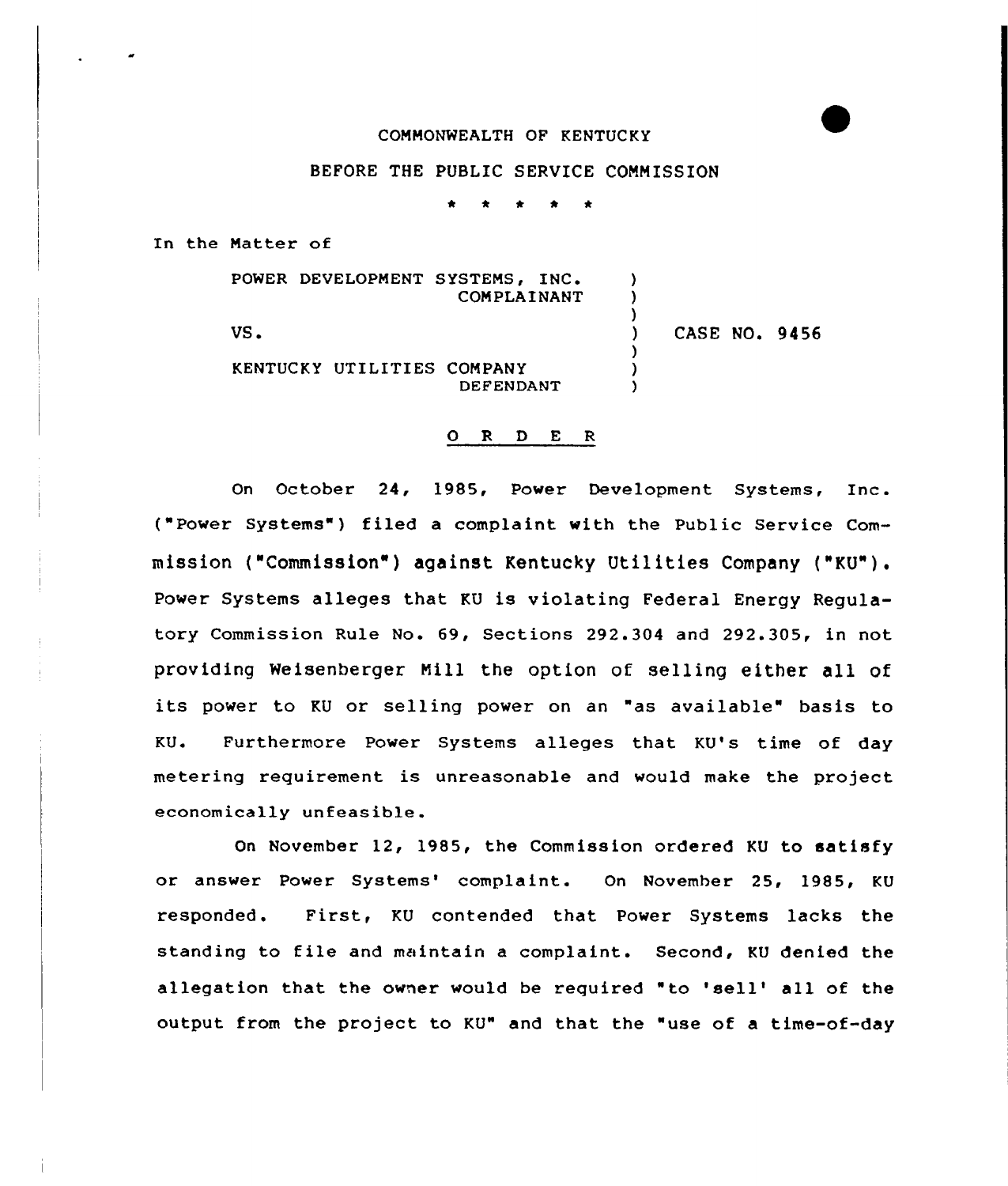meter for a facility under 100 KW is unreasonable."<sup>1</sup> Third, KU contended that its,

> ... proposed method of pricing its service to this customer, set out in the Contract proposed by KU to the customer, is the method, of establishing such sound and lawful price, which will be the most economical to<sub>2</sub>the customer, the Company, and all other customers.

On December 23, 1985, the Commission staff, KU and Power Systems held an "informal conference" in an effort to clarify whether "Mr. Weisenberger must sell all of his power to KU or whether he can use the power he produces for his own use. $"\bar{3}$  The parties were unable to reach an agreement on the clarification of this issue.

Under KRS 278.260, any persan directly interested in the rates or service of any utility may file <sup>a</sup> complaint with the Commission. Thus, the statute does not require that complaints be made only by customers. Power Systems' interest in furthering the weisenberger Mill project is sufficiently direct to permit its complaint under KRS 278.260. However, even if its interest were not so direct, the Commissian could investigate this matter on its own matian. Therefore, the Commission will proceed to the merits of the complaint.

The Commission is of the opinion and finds that Power Sytems and KU are at an impasse in their contract negotiations

KU's Answer to Complaint, page 2.

<sup>2</sup> Ibid., page 6.

<sup>3</sup> Power Development Systems' Request for Clarification.